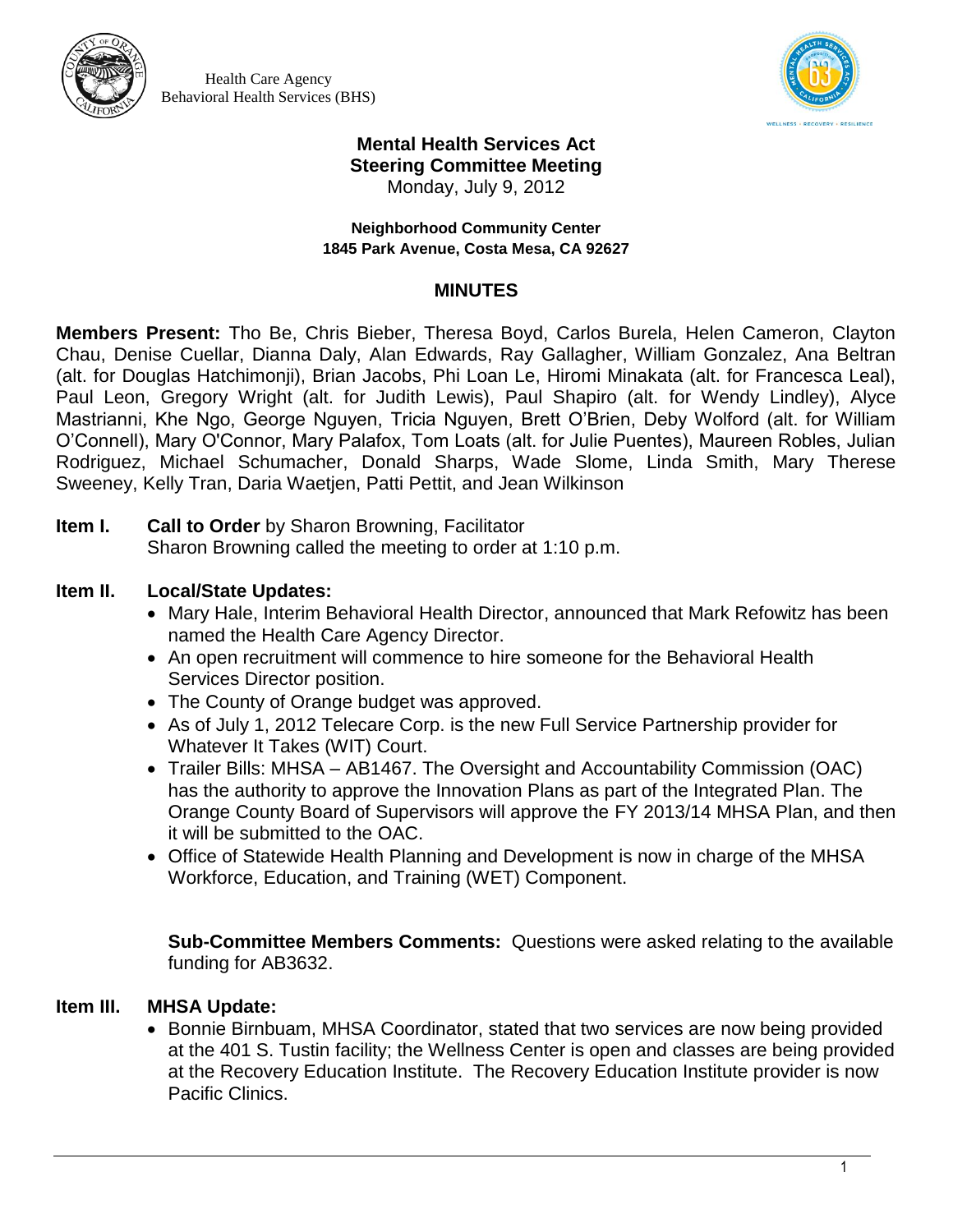

Health Care Agency Behavioral Health Services (BHS)



- Resource Development Associates held another learning collaborative last month for P&I Division and Innovation projects.
- A Community Forum will be held on September 13, 2012 to discuss the impact of Proposition 63, in Orange County. The Community Forum is sponsored by the California Mental Health Services Oversight and Accountability Commission (MHSOAC).

### **Item IV. MHSA Financial Update:**

Mike Geiss, Financial Consultant provided a detailed presentation on the current progress of the MHSA Revenues, Component Funding and Fiscal Planning. The PowerPoint presentation is available on the MHSA website at [http://ochealthinfo.com/mhsa/meetings/steering.](http://ochealthinfo.com/mhsa/meetings/steering)

#### **Item V. W.I.C. 5270:**

Kevin Smith, Division Manager, Adult Mental Health Services Inpatient, presented a brief overview of W.I.C. 5270 which would allow an involuntary hold for an additional 30 days beyond a traditional 5150 hold. W.I.C. 5270 has not been adopted in Orange County.

# **Item VI. MHSA Subcommitteee Reports:**

- **CSS Adults/Older Adults:** Helen Cameron reported that at the last subcommittee meeting, Older Adult programs provided program presentations. The subcommittee has received several membership applications from the public.
- **PEI:** Chris Bieber discussed the subcommittee application and selection process.
- **CSS CYS/TAY:** Kelly Tran stated the subcommittee is welcoming applications to join the subcommittee. At the last meeting, presentations were received on the Full Service Partnerships.
- **WET/INN**: William Gonzales & Denise Cuellar stated there are openings available to the public to join the subcommittee.
- Dr. Chau said VETConnect's official name is OC4VETS.

If a member of the public would like to join a subcommittee, the application is on the MHSA website. Send all applications to co-chairs for the sub-committees you wish to join and to [bhutchins@ochca.com](mailto:bhutchins@ochca.com)

#### **Item VII. OC ACCEPT VIDEO:**

Innovation Project Lead Hieu Nguyen and Co-Lead Lamar Smith presented a documentary video on the impact of OC ACCEPT on participants.

#### **Item VIII. Draft MHSA Steering Committee Guidelines:**

Sharon Browning highlighted the updated changes to the MHSA Steering Committee Guidelines. Steering Committee members may submit comments on the draft guidelines before the September meeting. The Steering Committee will formally receive and file the Steering Committee Guidelines at the September meeting.